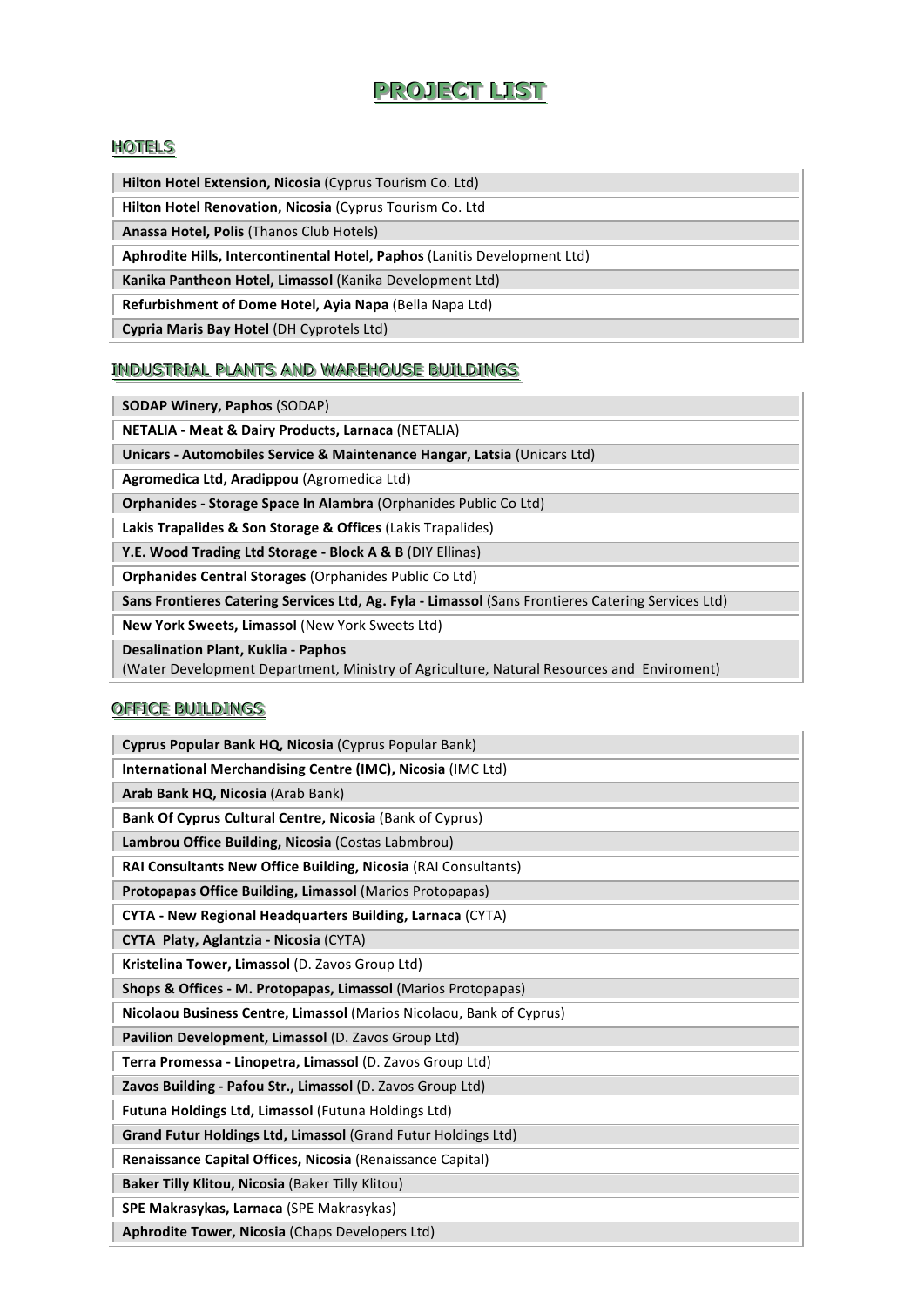#### GOVERNMENT BUILDINGS

**Army Camp at Klirou, Nicosia** (Ministry of Defence)

**Government Building - Phase A, Nicosia** (Ministry of Labour and Works)

**Refurbishment of the Old Ottoman Bank, Larnaca (EM Services)** 

## RESTAURANTS,, BARS & PUBLIC PLACES

**3No. Parks, Limassol** (Limassol Municipality)

**Melini Park, Larnaca (Larnaca Municipality)** 

**Multipurpose Hall Ag. Georgiou Kontou, Larnaca** (Metropolitis Kitiou)

**Hard Rock Cafe, Nicosia** (K. Ellinas Energy)

**Restaurant Bennigan's, Larnaca** (Calimoon Trading Ltd)

#### SHOWROOMS & SUPERMARKETS

**Orphanides Supermarkets, No.31, No.41 & No.52 (Orphanides Public Co Ltd)** 

**Markos Thoma Supermarket** (Markos Thoma)

**Shop In Polemidia** (Golden Aster Real Ltd)

**Studio Bagno Showroom, Larnaca (Stathis Efsthatiou)** 

**Orphanides Supermarkets, Kolossi (Orphanides Public Co Ltd)** 

**Orphanides Supermarkets, Kiti (Orphanides Public Co Ltd)** 

**Orphanides Supermarket, Kolossi (Orphanides Public Co Ltd)** 

**Orphanides Supermarket, Onasagorou Str., Nicosoia** (Orphanides Public Co Ltd)

**Sun Tower, Limassol** (D. Zavos Properties Ltd)

**Refurbishment of Supermarket Orphanides, Larnaca (Orphanides Public Co Ltd)** 

# HOSPITALS AND HEATLH CENTERS

| <b>Oncology Centre, Nicosia (Bank of Cyprus)</b>         |
|----------------------------------------------------------|
| Institute of Neurology & Genetics, Nicosia (MDRTC)       |
| <b>Dali Hospital (Municipality of Dali)</b>              |
| Karaiskakio Foundation, Nicosia (Karaiskakio Foundation) |

# SPORT FIELS BUILDINGS

**Apollo Football Stadium, Limassol (Apollo Ltd)** 

#### EDUCATIONAL BUILDINGS

| <b>New Science Building, English School, Nicosia</b> (English School, Nicosia) |
|--------------------------------------------------------------------------------|
| <b>Xenion Educational Centre, Paralimni (Christos and Katelitsa Filactou)</b>  |
| A' Elementary School, Paralimni (Ministry of Education)                        |
| <b>Nursery, Aradippou</b> (Ministry of Education)                              |
| B' Elementary School, Ag. Dometios - Nicosia (Ministry of Education)           |
| <b>Elementary School - Sotiros, Larnaca (Ministry of Education)</b>            |
| <b>Technical University (TENAK), Limassol (TENAK)</b>                          |
| Lyceum, Paralimni (Ministry of Education)                                      |
| E.L.C. Paphos (ELC)                                                            |
| E.L.C. Larnaca (ELC)                                                           |
|                                                                                |